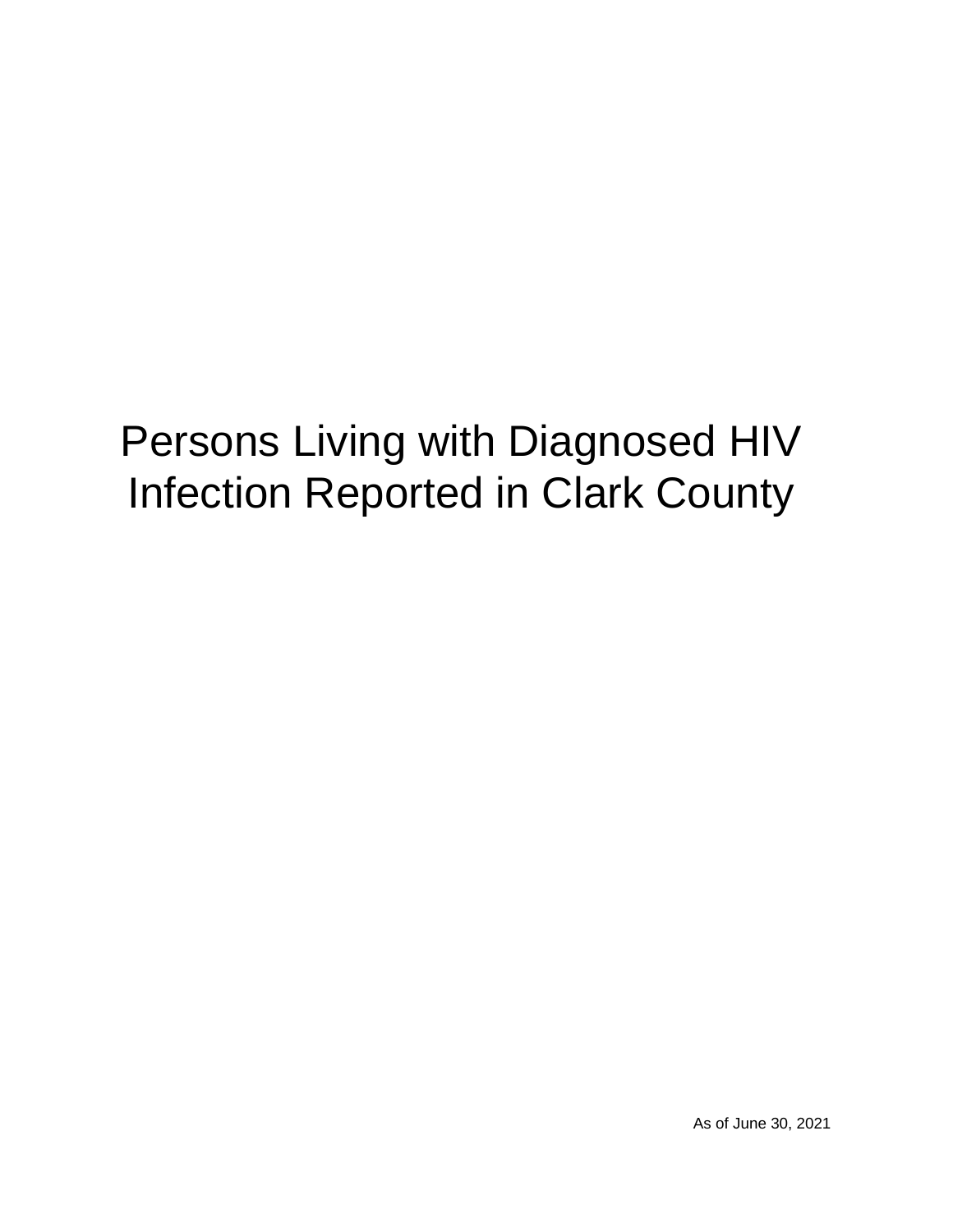#### **Reported persons living with diagnosed HIV infection in 2020 by current disease status and selected characteristics, Clark County**

|                                              |                   | Living with diagnosed HIV infection |       | <b>Current Disease Status</b> |                          |                |       |  |  |  |
|----------------------------------------------|-------------------|-------------------------------------|-------|-------------------------------|--------------------------|----------------|-------|--|--|--|
|                                              |                   | in 2020                             |       | <b>HIV (not AIDS)</b>         |                          | <b>AIDS</b>    |       |  |  |  |
| Characteristic                               | Rate <sup>a</sup> | No.                                 | $\%$  | No.                           | %                        | No.            | $\%$  |  |  |  |
| Sex at birth                                 |                   |                                     |       |                               |                          |                |       |  |  |  |
| Males                                        | 191.2             | 124                                 | 76%   | 57                            | 74%                      | 67             | 77%   |  |  |  |
| Females                                      | 58.2              | 40                                  | 24%   | 20                            | 26%                      | 20             | 23%   |  |  |  |
| Age at end of year                           |                   |                                     |       |                               |                          |                |       |  |  |  |
| <13                                          | $\star$           |                                     |       |                               |                          |                |       |  |  |  |
| $13 - 14$                                    |                   |                                     |       |                               |                          |                |       |  |  |  |
| 15-19                                        |                   |                                     |       |                               |                          |                |       |  |  |  |
| 20-24                                        | $\star$           | 4                                   | 2%    | 4                             | 5%                       |                |       |  |  |  |
| 25-29                                        | 186.3             | 15                                  | 9%    | 11                            | 14%                      | 4              | 5%    |  |  |  |
| 30-34                                        | 166.4             | 13                                  | 8%    | 8                             | 10%                      | 5              | 6%    |  |  |  |
| 35-39                                        | 228.1             | 17                                  | 10%   | 12                            | 16%                      | 5              | $6\%$ |  |  |  |
| 40-44                                        | 260.7             | 19                                  | 12%   | 9                             | 12%                      | 10             | 11%   |  |  |  |
| 45-49                                        | 193.7             | 15                                  | 9%    | 6                             | 8%                       | 9              | 10%   |  |  |  |
| 50-54                                        | 282.8             | 24                                  | 15%   | 7                             | 9%                       | 17             | 20%   |  |  |  |
| 55-64                                        | 228.7             | 42                                  | 26%   | 12                            | 16%                      | 30             | 34%   |  |  |  |
| $65+$                                        | 55.6              | 15                                  | 9%    | 8                             | 10%                      | 7              | 8%    |  |  |  |
| Race/Ethnicity <sup>b</sup>                  |                   |                                     |       |                               |                          |                |       |  |  |  |
| American Indian/Alaska Native                | $\star$           |                                     |       |                               |                          |                |       |  |  |  |
| Asian/Pacific Islander                       | $\star$           | 1                                   | 1%    | $\overline{\phantom{a}}$      | $\overline{\phantom{a}}$ | $\mathbf{1}$   | 1%    |  |  |  |
| Black/African-American                       | 428.2             | 50                                  | 30%   | 24                            | 31%                      | 26             | 30%   |  |  |  |
| Hispanic/Latinx                              | 100.8             | 5                                   | 3%    | $\overline{c}$                | 3%                       | 3              | 3%    |  |  |  |
| White                                        | 89.5              | 100                                 | 61%   | 46                            | 60%                      | 54             | 62%   |  |  |  |
| Multi-Race                                   | 179.5             | $\overline{7}$                      | 4%    | 4                             | 5%                       | 3              | 3%    |  |  |  |
| Unknown                                      | $\star$           | 1                                   | 1%    | 1                             | 1%                       |                |       |  |  |  |
| Race/Ethnicity <sup>b</sup> and Sex at birth |                   |                                     |       |                               |                          |                |       |  |  |  |
| American Indian/Alaska Native Males          | $\star$           |                                     |       |                               |                          |                |       |  |  |  |
| American Indian/Alaska Native Females        |                   |                                     |       |                               |                          |                |       |  |  |  |
| Asian/Pacific Islander Males                 |                   | 1                                   | 1%    |                               |                          | 1              | 1%    |  |  |  |
| Asian/Pacific Islander Females               |                   |                                     |       |                               |                          |                |       |  |  |  |
| <b>Black/African-American Males</b>          | 553.4             | 32                                  | 20%   | 15                            | 19%                      | 17             | 20%   |  |  |  |
| Black/African-American Females               | 305.3             | 18                                  | 11%   | 9                             | 12%                      | 9              | 10%   |  |  |  |
| Hispanic/Latino Males                        | 184.0             | 5                                   | 3%    | 2                             | 3%                       | 3              | 3%    |  |  |  |
| Hispanic/Latina Females                      | $\star$           | $\blacksquare$                      |       | $\ddot{\phantom{0}}$          | $\ddot{\phantom{0}}$     | $\blacksquare$ |       |  |  |  |
| <b>White Males</b>                           | 148.5             | 80                                  | 49%   | 36                            | 47%                      | 44             | 51%   |  |  |  |
| <b>White Females</b>                         | 34.6              | 20                                  | 12%   | 10                            | 13%                      | 10             | 11%   |  |  |  |
| Multi-Race Males                             | 312.8             | 6                                   | 4%    | 4                             | 5%                       | 2              | 2%    |  |  |  |
| <b>Multi-Race Females</b>                    | $\star$           | 1                                   | 1%    |                               |                          | $\mathbf{1}$   | 1%    |  |  |  |
| Unknown                                      | $\star$           | 1                                   | $1\%$ | 1                             | $1\%$                    |                |       |  |  |  |
| Total                                        | 122.8             | 164                                 |       | 77                            |                          | 87             |       |  |  |  |

Notes:

Living with diagnosed HIV infection represents all persons ever diagnosed and reported with HIV and/or AIDS who have not been reported as having died as of December 31, 2020. Persons living with diagnosed HIV infection represent persons living in Ohio as of December 31, 2020, regardless of whether the person was a resident of Ohio at time of initial HIV and/or AIDS diagnosis.

Asterisk (\*) indicates rate not calculated for case count <5 due to unstable rates. Dash (-) indicates no cases were reported for the given category.

a The rate is the number of persons living with diagnosed HIV infection per 100,000 population calculated using 2020 U.S. Census estimates.

ᵇ Hispanics/Latinx may be of any race. Persons with a race of American Indian/Alaska Native, Asian/Pacific Islander, Black/African-American, White, or Multi-Race are not-Hispanic. Asian/Pacific Islander includes Native Hawaiians.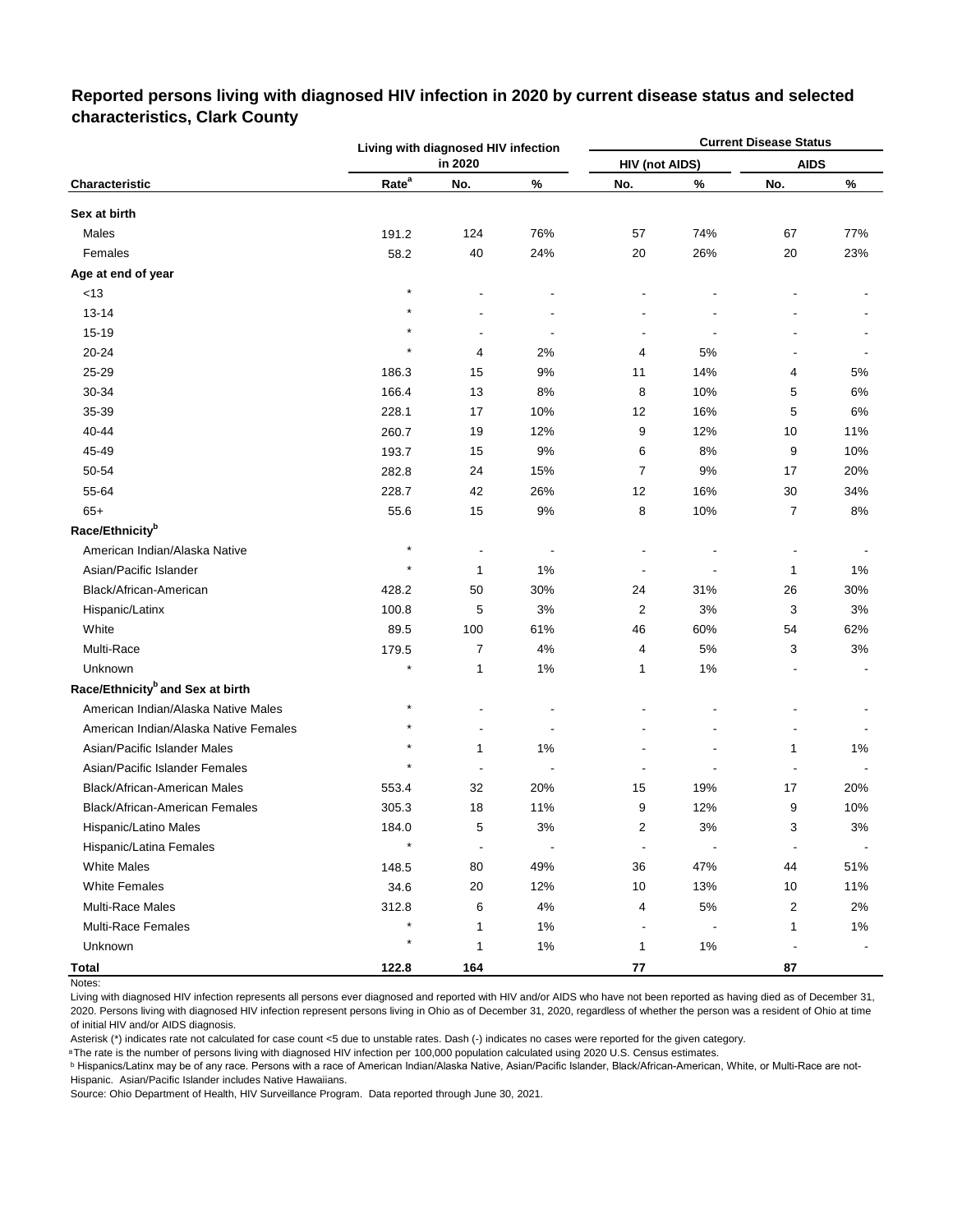## **Reported persons living with diagnosed HIV infection in 2020 by current disease status and transmission category, Clark County**

|                                          | Living with diagnosed HIV infection |                | <b>Current Disease Status</b> |                |             |      |  |  |  |  |
|------------------------------------------|-------------------------------------|----------------|-------------------------------|----------------|-------------|------|--|--|--|--|
|                                          | in 2020                             |                | HIV (not AIDS)                |                | <b>AIDS</b> |      |  |  |  |  |
| <b>Transmission Category<sup>a</sup></b> | No.                                 | %              | No.                           | %              | No.         | %    |  |  |  |  |
| Male adult or adolescent                 |                                     |                |                               |                |             |      |  |  |  |  |
| Male-to-male sexual contact              | 92                                  | 74%            | 44                            | 77%            | 48          | 72%  |  |  |  |  |
| Injection drug use (IDU)                 | 2                                   | 2%             | 1                             | 2%             | 1           | 1%   |  |  |  |  |
| Male-to-male sexual contact and IDU      | 5                                   | 4%             | 1                             | 2%             | 4           | 6%   |  |  |  |  |
| Heterosexual contact                     | 9                                   | 7%             | 2                             | 4%             | 7           | 10%  |  |  |  |  |
| Other/unknown                            | 16                                  | 13%            | 9                             | 16%            | 7           | 10%  |  |  |  |  |
| Subtotal                                 | 124                                 | 100%           | 57                            | 100%           | 67          | 100% |  |  |  |  |
| Female adult or adolescent               |                                     |                |                               |                |             |      |  |  |  |  |
| Injection drug use                       | 6                                   | 15%            | 4                             | 20%            | 2           | 10%  |  |  |  |  |
| Heterosexual contact                     | 31                                  | 78%            | 15                            | 75%            | 16          | 80%  |  |  |  |  |
| Other/unknown                            | 3                                   | 8%             | 1                             | 5%             | 2           | 10%  |  |  |  |  |
| Subtotal                                 | 40                                  | 100%           | 20                            | 100%           | 20          | 100% |  |  |  |  |
| Child (<13 yrs at diagnosis)             |                                     |                |                               |                |             |      |  |  |  |  |
| Perinatal                                |                                     |                |                               |                |             |      |  |  |  |  |
| Other/unknown                            |                                     | $\blacksquare$ | ٠                             | $\blacksquare$ |             |      |  |  |  |  |
| Subtotal                                 |                                     |                |                               | $\blacksquare$ |             |      |  |  |  |  |
| Total                                    | 164                                 |                | 77                            |                | 87          |      |  |  |  |  |

## **Reported persons living with diagnosed HIV infection in 2020 by current disease status and exposure category, Clark County**

|                                                          | Living with diagnosed HIV infection |          | <b>Current Disease Status</b> |     |             |     |  |  |  |  |
|----------------------------------------------------------|-------------------------------------|----------|-------------------------------|-----|-------------|-----|--|--|--|--|
|                                                          | in 2020                             |          | <b>HIV (not AIDS)</b>         |     | <b>AIDS</b> |     |  |  |  |  |
| <b>Exposure Category</b> <sup>b</sup>                    | No.                                 | %        | No.                           | %   | No.         | %   |  |  |  |  |
| Male-to-male sexual contact only                         | 91                                  | 55%      | 44                            | 57% | 47          | 54% |  |  |  |  |
| Injection drug use (IDU) only                            | 2                                   | $1\%$    |                               | 1%  |             | 1%  |  |  |  |  |
| Heterosexual contact only                                | 40                                  | 24%      | 17                            | 22% | 23          | 26% |  |  |  |  |
| Male-to-male sexual contact & IDU                        | 4                                   | 2%       |                               | 1%  | 3           | 3%  |  |  |  |  |
| IDU & Heterosexual contact                               | 6                                   | 4%       | 4                             | 5%  | 2           | 2%  |  |  |  |  |
| Male-to-male sexual contact & Heterosexual contact       |                                     | $1\%$    |                               |     |             | 1%  |  |  |  |  |
| Male-to-male sexual contact & IDU & Heterosexual contact |                                     | 1%       |                               |     |             | 1%  |  |  |  |  |
| Perinatal exposure                                       |                                     | <b>.</b> |                               |     |             |     |  |  |  |  |
| Other/unknown                                            | 19                                  | 12%      | 10                            | 13% | 9           | 10% |  |  |  |  |
| <b>Total</b>                                             | 164                                 |          | 77                            |     | 87          |     |  |  |  |  |

Notes:

Living with diagnosed HIV infection represents all persons ever diagnosed and reported with HIV and/or AIDS who have not been reported as having died as of December 31, 2020. Persons living with diagnosed HIV infection represent persons living in Ohio as of December 31, 2020, regardless of whether the person was a resident of Ohio at time of initial HIV and/or AIDS diagnosis.

Dash (-) indicates no cases were reported for the given category.

a Transmission categories are mutually exclusive, hierarchical risk categories determined by the CDC and system-calculated using sex at birth and risk factor history to determine mode of transmission. A person with multiple risks is only represented in the highest category based on the CDC hierarchical algorithm. Thus, transgender women are included in the male-to-male sexual contact transmission category if assigned male at birth and risk factor history indicates sex with males. Please note this is for the categorization of HIV transmission categories only and not to describe sexual orientation.

**b** Exposure categories are mutually exclusive risk categories. All possible combinations of risks are represented among exposure categories. A person with multiple risks is represented in the exposure category identifying all the reported ways in which that person may have been exposed to HIV.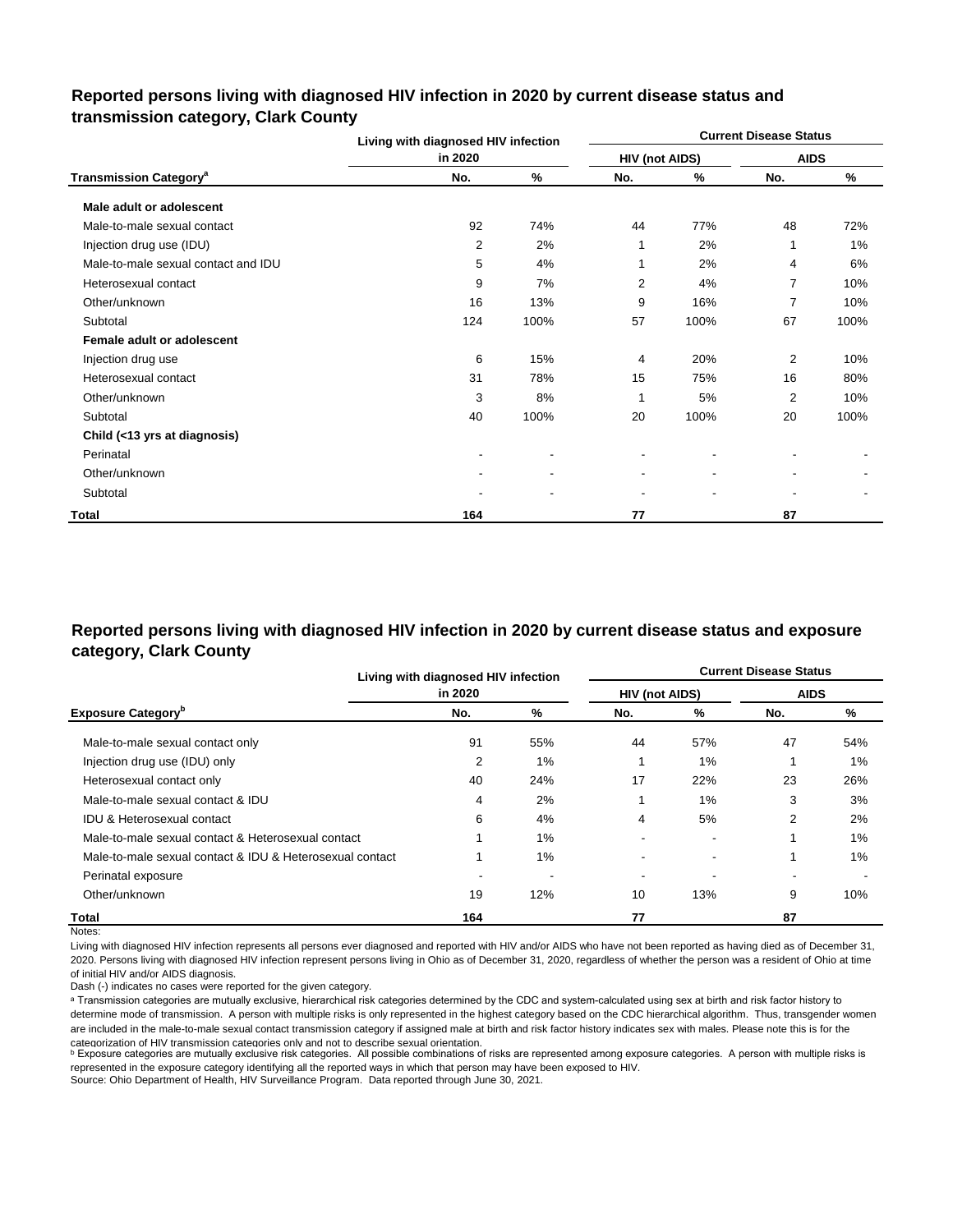|                    |                   | American Indian/Alaska Native |                          | <b>Asian/Pacific Islander</b> |                          | <b>Black/African-American</b> |                   | Hispanic/ Latinx <sup>a</sup> |     | White             |     |        | <b>Multi-Race</b> |     |     | <b>Unknown</b>    |       |   |     |      |
|--------------------|-------------------|-------------------------------|--------------------------|-------------------------------|--------------------------|-------------------------------|-------------------|-------------------------------|-----|-------------------|-----|--------|-------------------|-----|-----|-------------------|-------|---|-----|------|
| Age at end of year | Rate <sup>b</sup> | No.                           | %                        | Rate <sup>r</sup>             | No.                      | %                             | Rate <sup>r</sup> | No.                           | %   | Rate <sup>p</sup> | No. | %      | Rate <sup>p</sup> | No. | %   | Rate <sup>p</sup> | No.   | % | No. | %    |
| < 13               |                   |                               |                          |                               |                          |                               |                   |                               |     |                   |     |        |                   |     |     |                   | <5    |   |     |      |
| $13 - 14$          |                   |                               |                          |                               |                          |                               |                   |                               |     |                   |     |        |                   | . . |     |                   | <5    |   |     |      |
| $15 - 19$          |                   |                               |                          |                               |                          | $\sim$                        |                   |                               |     |                   |     |        | $\star$           |     |     |                   | <5    |   |     |      |
| $20 - 24$          |                   |                               |                          |                               |                          |                               |                   |                               | 2%  |                   |     |        |                   | - 3 | 3%  |                   | $5$   |   |     |      |
| 25-29              |                   | $\overline{\phantom{0}}$      |                          |                               | $\overline{\phantom{a}}$ | $\sim$                        | 683.4             | 6                             | 12% |                   |     | 20%    | 123.2             | 8   | 8%  |                   | <5    |   |     |      |
| 30-34              |                   |                               |                          |                               |                          | $\overline{\phantom{a}}$      | 995.7             |                               | 14% | $\ast$            |     | 20%    | 77.8              |     | 5%  |                   | $<$ 5 |   |     |      |
| 35-39              |                   |                               | $\overline{\phantom{0}}$ |                               | $\sim$                   | $\sim$                        | 1,067.1           |                               | 14% | $\star$           |     | . .    | 129.6             | 8   | 8%  |                   | <5    |   |     |      |
| 40-44              |                   |                               |                          |                               |                          | 100%                          | 894.2             | 6                             | 12% |                   |     | 20%    | 162.7             | 10  | 10% |                   | <5    |   |     |      |
| 45-49              |                   |                               |                          |                               | $\overline{\phantom{a}}$ | $\sim$                        |                   |                               | 6%  | $\star$           |     | 20%    | 149.8             | 10  | 10% |                   | <5    |   |     |      |
| 50-54              |                   | $\overline{\phantom{0}}$      |                          |                               | $\overline{\phantom{a}}$ | $\sim$                        | 1,240.3           | 8                             | 16% | $\ast$            |     | -      | 201.6             | 15  | 15% |                   | <5    |   |     |      |
| 55-64              |                   |                               |                          |                               | $\sim$                   | $\sim$                        | 569.8             |                               | 16% | $\star$           |     | 20%    | 189.9             | 31  | 31% |                   | <5    |   |     |      |
| $65+$              |                   |                               |                          |                               |                          |                               |                   |                               | 8%  |                   |     | $\sim$ | 41.0              | 10  | 10% |                   | < 5   |   |     | 100% |
| Total              |                   | $\overline{\phantom{0}}$      |                          |                               |                          |                               | 428.2             | 50                            |     | 100.8             |     |        | 89.5              | 100 |     | 179.5             |       |   |     |      |

© Transmission categories are mutually exclusive, hierarchical risk categories determined by the CDC and system-calculated using sex at birth and risk factor history to determine mode of transmission. A person with multip hierarchical algorithm. Thus, transgender women are included in the male-to-male sexual contact transmission category if assigned male at birth and risk factor history indicates sex with males. Please note this is for the sexual orientation.

<sup>d</sup> Exposure categories are mutually exclusive risk categories. All possible combinations of risks are represented among exposure categories. A person with multiple risks is represented in the exposure category identifying

|                                          |                                            |                          |                                         |        |                                   |        |                                  | Living with diagnosed HIV infection in 2020 |                          |                          |                   |      |                |                          |
|------------------------------------------|--------------------------------------------|--------------------------|-----------------------------------------|--------|-----------------------------------|--------|----------------------------------|---------------------------------------------|--------------------------|--------------------------|-------------------|------|----------------|--------------------------|
|                                          | American<br>Indian/Alaska<br><b>Native</b> |                          | <b>Asian/Pacific</b><br><b>Islander</b> |        | <b>Black/African-</b><br>American |        | Hispanic/<br>Latinx <sup>a</sup> |                                             | White                    |                          | <b>Multi-Race</b> |      | <b>Unknown</b> |                          |
| <b>Transmission Category<sup>c</sup></b> | No.                                        | %                        | No.                                     | %      | No.                               | %      | No.                              | %                                           | No.                      | %                        | No.               | %    | No.            | %                        |
| Male adult or adolescent                 |                                            |                          |                                         |        |                                   |        |                                  |                                             |                          |                          |                   |      |                |                          |
| Male-to-male sexual contact              | $\blacksquare$                             | $\overline{\phantom{a}}$ | $\sim$                                  | $\sim$ | 23                                | 72%    |                                  | 80%                                         | 59                       | 74%                      | 6                 | 100% |                | $\overline{\phantom{a}}$ |
| Injection drug use (IDU)                 | $\blacksquare$                             | $\overline{\phantom{a}}$ | $\sim$                                  | $\sim$ |                                   | 3%     |                                  | 20%                                         | $\sim$                   | $\overline{\phantom{a}}$ |                   |      |                | $\overline{\phantom{a}}$ |
| Male-to-male sexual contact and IDU      |                                            |                          |                                         |        |                                   | 3%     |                                  | $\overline{\phantom{a}}$                    | 4                        | 5%                       |                   |      |                |                          |
| Heterosexual contact                     | $\blacksquare$                             |                          | $\,$ $\,$                               | $\sim$ |                                   | 13%    |                                  | $\overline{\phantom{a}}$                    | 5                        | 6%                       |                   |      |                | $\overline{\phantom{a}}$ |
| Other/unknown                            | $\blacksquare$                             |                          |                                         | 100%   |                                   | 9%     |                                  |                                             | 12                       | 15%                      |                   |      |                | $\sim$                   |
| Subtotal                                 | $\blacksquare$                             |                          |                                         | 100%   | 32                                | 100%   | 5                                | 100%                                        | 80                       | 100%                     | 6                 | 100% |                | $\overline{\phantom{a}}$ |
| Female adult or adolescent               |                                            |                          |                                         |        |                                   |        |                                  |                                             |                          |                          |                   |      |                |                          |
| Injection drug use                       | $\blacksquare$                             |                          | $\sim$                                  | $\sim$ | 2                                 | 11%    | $\sim$                           | $\sim$                                      | 4                        | 20%                      |                   |      |                | $\blacksquare$           |
| Heterosexual contact                     | $\blacksquare$                             |                          | $\sim$                                  | $\sim$ | 15                                | 83%    |                                  | $\overline{\phantom{a}}$                    | 15                       | 75%                      |                   | 100% |                |                          |
| Other/unknown                            | $\blacksquare$                             | $\overline{\phantom{a}}$ | $\sim$                                  | $\sim$ |                                   | 6%     |                                  | $\,$ $\,$                                   |                          | 5%                       |                   |      |                | 100%                     |
| Subtotal                                 |                                            |                          |                                         | $\sim$ | 18                                | 100%   |                                  | $\overline{\phantom{a}}$                    | 20                       | 100%                     |                   | 100% |                | 100%                     |
| Child (<13 yrs at diagnosis)             |                                            |                          |                                         |        |                                   |        |                                  |                                             |                          |                          |                   |      |                |                          |
| Perinatal                                | $\blacksquare$                             | $\overline{\phantom{a}}$ | $\sim$                                  | $\sim$ | $\sim$                            | $\sim$ | $\overline{\phantom{a}}$         | $\overline{\phantom{a}}$                    | $\overline{\phantom{a}}$ |                          |                   |      |                |                          |
| Other/unknown                            | $\sim$                                     | $\overline{\phantom{a}}$ | $\sim$                                  | $\sim$ | $\sim$                            | $\sim$ | $\sim$                           | $\sim$                                      | $\sim$                   | $\overline{\phantom{a}}$ |                   |      |                |                          |
| Subtotal                                 | $\blacksquare$                             | $\overline{\phantom{a}}$ | $\sim$                                  | $\sim$ | $\sim$                            |        | $\overline{\phantom{a}}$         | $\overline{\phantom{a}}$                    | $\sim$                   |                          |                   |      |                | $\overline{\phantom{a}}$ |
| Total                                    |                                            |                          |                                         |        | 50                                |        | 5                                |                                             | 100                      |                          |                   |      |                |                          |

Living with diagnosed HIV infection represents all persons ever diagnosed and reported with HIV and/or AIDS who have not been reported as having died as of December 31, 2020. Persons living with diagnosed HIV infection rep regardless of whether the person was a resident of Ohio at time of initial HIV and/or AIDS diagnosis.

#### Notes:

#### **Reported persons living with diagnosed HIV infection in 2020 by race/ethnicity and transmission category, Clark County**

#### **Reported persons living with diagnosed HIV infection in 2020 by race/ethnicity and age, Clark County**

#### **Living with diagnosed HIV infection in 2020**

#### **Reported persons living with diagnosed HIV infection in 2020 by race/ethnicity and exposure category, Clark County**

#### **Living with diagnosed HIV infection in 2020**

Source: Ohio Department of Health, HIV Surveillance Program. Data reported through June 30, 2021.

|                                                          | American<br>Indian/Alaska<br><b>Native</b> |        | <b>Asian/Pacific</b><br>Islander |      | <b>Black/African-</b><br>American |        | Hispanic/<br>Latinx <sup>a</sup> |                          | White  |                          | <b>Multi-Race</b> |     | <b>Unknown</b> |        |
|----------------------------------------------------------|--------------------------------------------|--------|----------------------------------|------|-----------------------------------|--------|----------------------------------|--------------------------|--------|--------------------------|-------------------|-----|----------------|--------|
| <b>Exposure Category<sup>d</sup></b>                     | No.                                        |        | No.                              |      | No.                               |        | No.                              |                          | No.    |                          | No.               | ℅   | No.            | %      |
| Male-to-male sexual contact only                         | $\overline{\phantom{a}}$                   |        | $\sim$                           |      | 23                                | 46%    |                                  | 80%                      | 58     | 58%                      | 6.                | 86% |                |        |
| Injection drug use (IDU) only                            |                                            | $\sim$ | $\sim$                           |      |                                   | 2%     |                                  | 20%                      | . .    | $\overline{\phantom{a}}$ | $\sim$            |     |                |        |
| Heterosexual contact only                                |                                            |        | $\sim$                           |      | 19                                | 38%    | $\sim$                           | . .                      | 20     | 20%                      |                   | 14% |                | $\sim$ |
| Male-to-male sexual contact & IDU                        |                                            |        | $\sim$                           |      | $\sim$                            | -      |                                  | $\sim$                   |        | 4%                       |                   |     |                |        |
| IDU & Heterosexual contact                               | $\sim$                                     | $\sim$ | $\sim$                           |      | $\sim$                            | 4%     | $\sim$                           | . .                      |        | 4%                       |                   |     |                | $\sim$ |
| Male-to-male sexual contact & Heterosexual contact       |                                            |        | $\sim$                           |      | $\sim$                            | -      | $\sim$                           | $\overline{\phantom{a}}$ |        | 1%                       |                   |     |                |        |
| Male-to-male sexual contact & IDU & Heterosexual contact | $\sim$                                     |        |                                  |      |                                   | 2%     |                                  | . .                      |        | . .                      |                   |     |                |        |
| Perinatal exposure                                       | $\sim$                                     |        |                                  | . .  | $\overline{\phantom{a}}$          | $\sim$ |                                  | . .                      | $\sim$ | . .                      |                   |     |                |        |
| Other/unknown                                            | $\sim$                                     | -      |                                  | 100% | 4                                 | 8%     | $\sim$                           | . .                      | 13     | 13%                      |                   |     |                | 100%   |
| Total                                                    | $\sim$                                     |        |                                  |      | 50                                |        |                                  |                          | 100    |                          |                   |     |                |        |

ᵇ The rate is the number of persons living with diagnosed HIV infection per 100,000 population calculated using U.S. Census estimates for that year.

Asterisk (\*) indicates rate not calculated because census data unavailable or for case count <5 due to unstable rates. Dash (-) indicates no cases were reported for the given category.

a Hispanics/Latinx may be of any race. Persons with a race of American Indian/Alaska Native, Asian/Pacific Islander, Black/African-American, White, or Multi-Race are not-Hispanic. Asian/Pacific Islander includes Native Haw

#### HIV.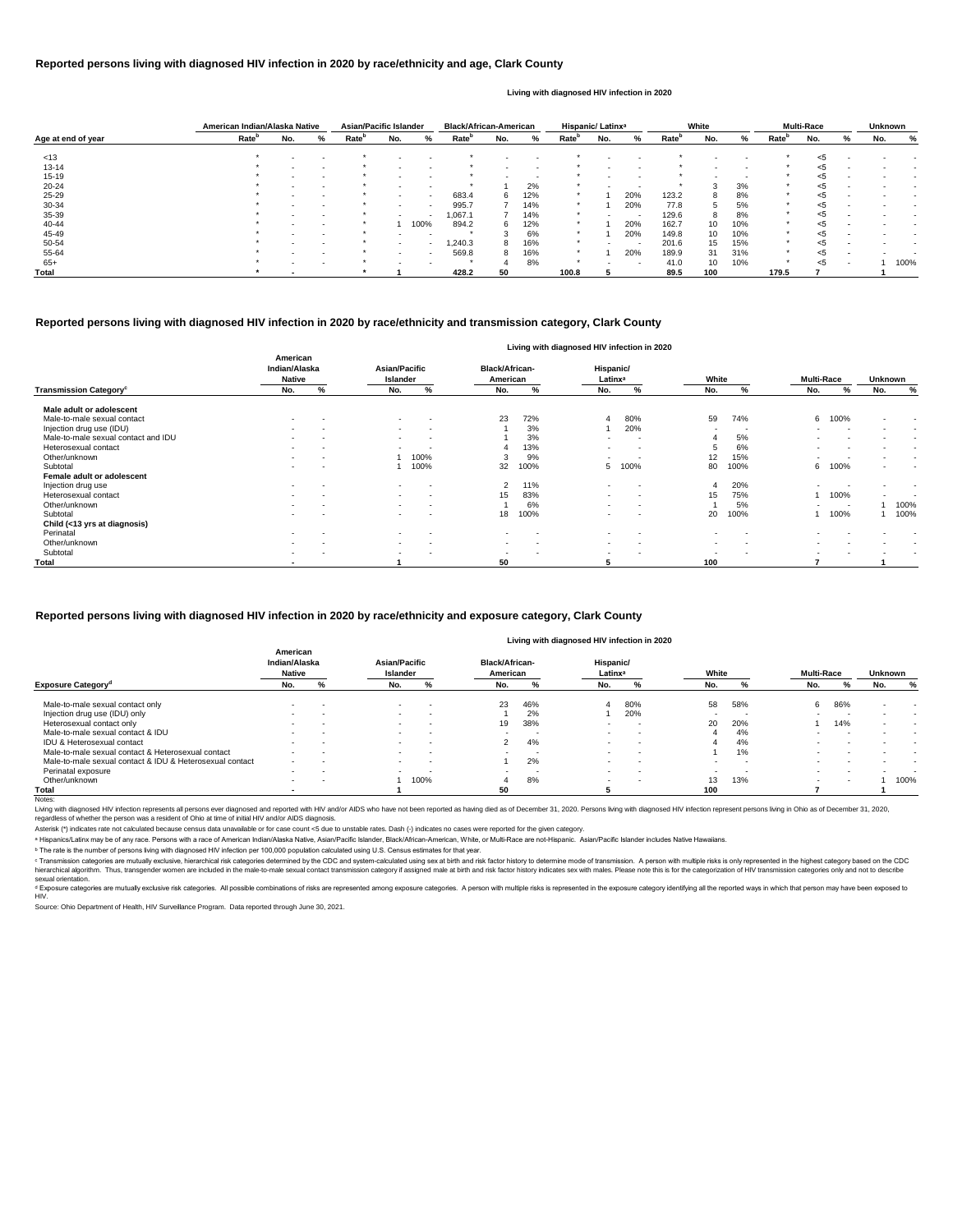# **Trends in reported persons living with diagnosed HIV infection by year of diagnosis and selected characteristics, Clark County, 2016-2020**

**Living with Diagnosed HIV Infection**

|                                              |                   | 2016                    |       |                   | 2017         |     |                   | 2018 |       |                   | 2019           |       |                   | 2020           |      |  |
|----------------------------------------------|-------------------|-------------------------|-------|-------------------|--------------|-----|-------------------|------|-------|-------------------|----------------|-------|-------------------|----------------|------|--|
| <b>Characteristic</b>                        | Rate <sup>a</sup> | No.                     | %     | Rate <sup>a</sup> | No.          | %   | Rate <sup>a</sup> | No.  | %     | Rate <sup>a</sup> | No.            | %     | Rate <sup>a</sup> | No.            | %    |  |
| Sex at birth                                 |                   |                         |       |                   |              |     |                   |      |       |                   |                |       |                   |                |      |  |
| Males                                        | 156.0             | 102                     | 74%   | 153.4             | 100          | 74% | 161.2             | 105  | 73%   | 173.8             | 113            | 73%   | 191.2             | 124            | 76%  |  |
| Females                                      | 51.9              | 36                      | 26%   | 51.9              | 36           | 26% | 54.7              | 38   | 27%   | 59.4              | 41             | 27%   | 58.2              | 40             | 24%  |  |
| Age at end of year                           |                   |                         |       |                   |              |     |                   |      |       |                   |                |       |                   |                |      |  |
| < 13                                         | $\star$           | $\mathbf{1}$            | 1%    |                   | 1            | 1%  | $\star$           |      | 1%    |                   |                |       |                   |                |      |  |
| 13-14                                        |                   |                         |       |                   |              |     | $\star$           |      |       |                   |                |       |                   |                |      |  |
| 15-19                                        |                   |                         |       |                   |              | ٠   |                   |      |       |                   |                |       |                   |                |      |  |
| 20-24                                        | $\star$           | $\overline{c}$          | 1%    |                   | 2            | 1%  | $\star$           | 3    | 2%    |                   | $\overline{c}$ | 1%    |                   | 4              | 2%   |  |
| 25-29                                        | 208.4             | 17                      | 12%   | 147.3             | 12           | 9%  | 123.0             | 10   | 7%    | 148.1             | 12             | 8%    | 186.3             | 15             | 9%   |  |
| 30-34                                        | 91.8              | 7                       | 5%    | 133.1             | 10           | 7%  | 170.7             | 13   | 9%    | 220.1             | 17             | 11%   | 166.4             | 13             | 8%   |  |
| 35-39                                        | 148.6             | 11                      | 8%    | 148.7             | 11           | 8%  | 135.4             | 10   | 7%    | 216.0             | 16             | 10%   | 228.1             | 17             | 10%  |  |
| 40-44                                        | 204.5             | 15                      | 11%   | 153.4             | 11           | 8%  | 167.5             | 12   | 8%    | 206.0             | 15             | 10%   | 260.7             | 19             | 12%  |  |
| 45-49                                        | 220.7             | 19                      | 14%   | 260.5             | 22           | 16% | 263.7             | 22   | 15%   | 249.8             | 20             | 13%   | 193.7             | 15             | 9%   |  |
| 50-54                                        | 302.0             | 28                      | 20%   | 289.3             | 26           | 19% | 217.3             | 19   | 13%   | 232.0             | 20             | 13%   | 282.8             | 24             | 15%  |  |
| 55-64                                        | 163.4             | 31                      | 22%   | 159.4             | 30           | 22% | 224.7             | 42   | 29%   | 199.6             | 37             | 24%   | 228.7             | 42             | 26%  |  |
| $65+$                                        | 27.7              | 7                       | 5%    | 43.0              | 11           | 8%  | 42.1              | 11   | 8%    | 56.7              | 15             | 10%   | 55.6              | 15             | 9%   |  |
| Race/Ethnicity <sup>b</sup>                  |                   |                         |       |                   |              |     |                   |      |       |                   |                |       |                   |                |      |  |
| American Indian/Alaska Native                | $\ast$            |                         |       |                   |              |     |                   |      |       |                   |                |       |                   |                |      |  |
| Asian/Pacific Islander                       | $\star$           | 1                       | 1%    | ×                 | 1            | 1%  | $\star$           |      | 1%    | $\ast$            | 1              | 1%    |                   | -1             | 1%   |  |
| Black/African-American                       | 340.5             | 40                      | 29%   | 338.8             | 40           | 29% | 357.7             | 42   | 29%   | 384.9             | 45             | 29%   | 428.2             | 50             | 30%  |  |
| Hispanic/Latinx                              | $\star$           | 3                       | 2%    |                   | 3            | 2%  | $\star$           | 2    | 1%    |                   | 4              | 3%    | 100.8             | 5              | 3%   |  |
| White                                        | 79.2              | 90                      | 65%   | 77.7              | 88           | 65% | 81.3              | 92   | 64%   | 84.5              | 95             | 62%   | 89.5              | 100            | 61%  |  |
| Multi-Race                                   | $\star$           | 3                       | 2%    | $\star$           | 3            | 2%  | 136.5             | 5    | 3%    | 216.5             | 8              | 5%    | 179.5             | 7              | 4%   |  |
| Unknown                                      | $^\star$          | $\mathbf 1$             | $1\%$ | $\star$           | 1            | 1%  | $\ast$            | 1    | $1\%$ | $\ast$            | $\mathbf{1}$   | 1%    |                   | 1              | 1%   |  |
| Race/Ethnicity <sup>b</sup> and Sex at birth |                   |                         |       |                   |              |     |                   |      |       |                   |                |       |                   |                |      |  |
| American Indian/Alaska Native Males          |                   |                         |       |                   |              |     |                   |      |       |                   |                |       |                   |                |      |  |
| American Indian/Alaska Native Females        |                   |                         |       |                   |              |     |                   |      |       |                   |                |       |                   |                |      |  |
| Asian/Pacific Islander Males                 |                   | $\mathbf{1}$            | 1%    |                   | 1            | 1%  | $\star$           |      | 1%    |                   | 1              | 1%    |                   | -1             | 1%   |  |
| Asian/Pacific Islander Females               |                   |                         |       |                   |              |     |                   |      |       |                   |                |       |                   |                |      |  |
| Black/African-American Males                 | 416.9             | 24                      | 17%   | 394.8             | 23           | 17% | 433.3             | 25   | 17%   | 452.6             | 26             | 17%   | 553.4             | 32             | 20%  |  |
| Black/African-American Females               | 267.0             | 16                      | 12%   | 284.3             | 17           | 13% | 284.7             | 17   | 12%   | 319.6             | 19             | 12%   | 305.3             | 18             | 11%  |  |
| Hispanic/Latino Males                        | $\star$           | 3                       | 2%    | $\star$           | 3            | 2%  | $\star$           | 2    | 1%    |                   | 4              | 3%    | 184.0             | 5              | $3%$ |  |
| Hispanic/Latina Females                      | $\star$           |                         |       |                   |              |     | $\star$           |      |       |                   |                |       |                   |                |      |  |
| <b>White Males</b>                           | 131.1             | 72                      | 52%   | 130.0             | 71           | 52% | 134.2             | 73   | 51%   | 138.4             | 75             | 49%   | 148.5             | 80             | 49%  |  |
| <b>White Females</b>                         | 30.7              | 18                      | 13%   | 29.0              | 17           | 13% | 32.4              | 19   | 13%   | 34.3              | 20             | 13%   | 34.6              | 20             | 12%  |  |
| Multi-Race Males                             | $\star$           | $\overline{\mathbf{c}}$ | 1%    | $^\star$          | 2            | 1%  | $\star$           | 4    | 3%    | 382.3             | 7              | 5%    | 312.8             | 6              | 4%   |  |
| Multi-Race Females                           | $^{\star}$        | $\mathbf{1}$            | 1%    | *                 | 1            | 1%  | $\star$           | 1    | 1%    | $\star$           | 1              | $1\%$ | $\star$           | -1             | 1%   |  |
| Unknown                                      | $\star$           | $\mathbf{1}$            | 1%    |                   | $\mathbf{1}$ | 1%  | $\star$           |      | 1%    | $\ast$            | $\mathbf{1}$   | 1%    | $\ast$            | $\overline{1}$ | 1%   |  |
| <b>Total</b>                                 | 102.4             | 138                     |       | 101.1             | 136          |     | 106.3             | 143  |       | 114.9             | 154            |       | 122.8             | 164            |      |  |
| Notes:                                       |                   |                         |       |                   |              |     |                   |      |       |                   |                |       |                   |                |      |  |

Living with diagnosed HIV infection by year (2016-2020) represents all persons ever diagnosed and reported with HIV and/or AIDS who have not been reported as having died as of December 31 of the corresponding year. Persons living with diagnosed HIV infection represent persons living in Ohio as of December 31 of the corresponding year, regardless of whether the person was a resident of Ohio at time of initial HIV and/or AIDS diagnosis.

Asterisk (\*) indicates rate not calculated for case count <5 due to unstable rates. Dash (-) indicates no cases were reported for the given category.

<sup>a</sup> The rate is the number of persons living with diagnosed HIV infection per 100,000 population calculated using U.S. Census estimates for that year.

ᵇ Hispanics/Latinx may be of any race. Persons with a race of American Indian/Alaska Native, Asian/Pacific Islander, Black/African-American, White, or Multi-Race are not-Hispanic. Asian/Pacific Islander includes Native Hawaiians.